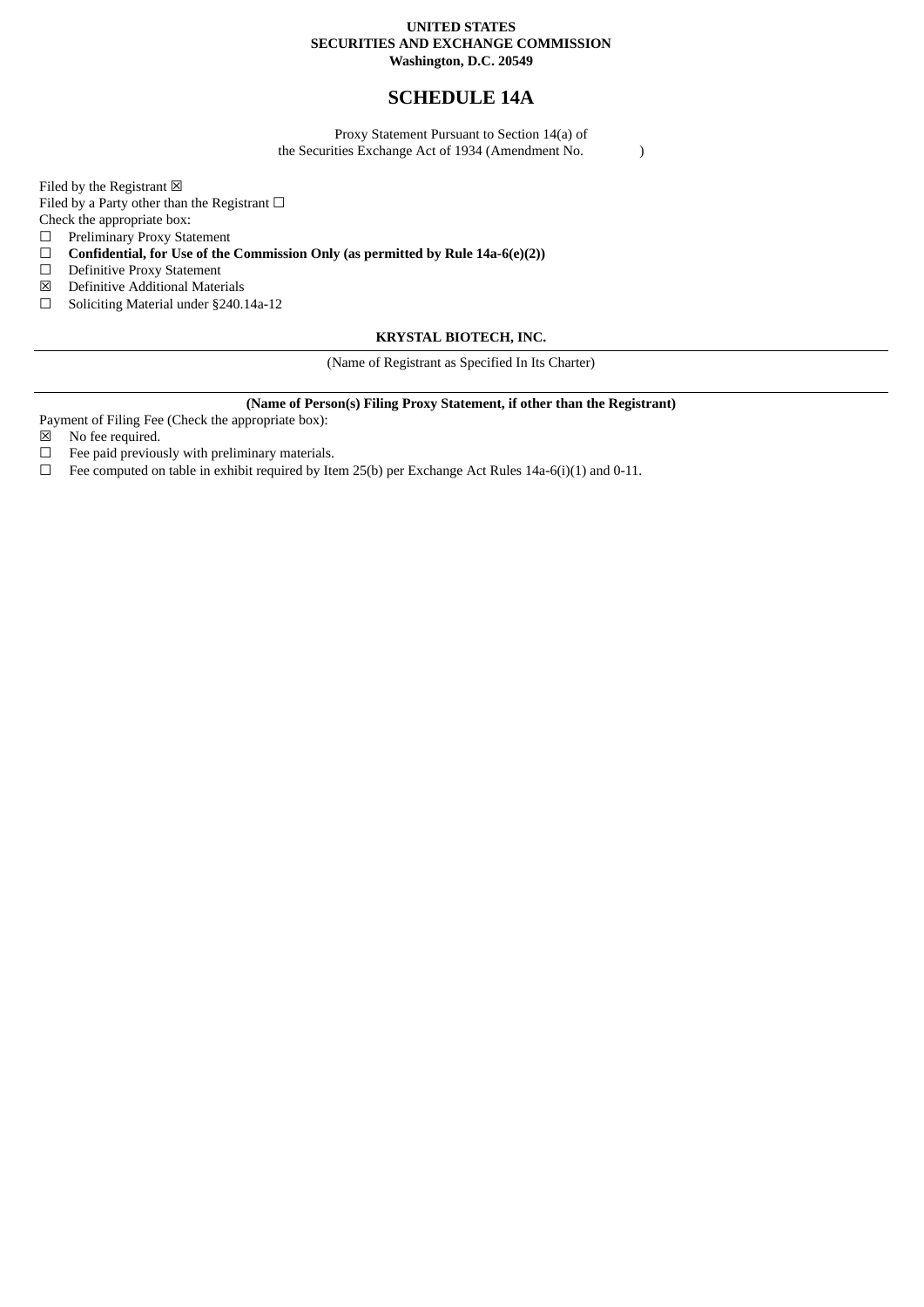# Your **Vote** Counts!

### **KRYSTAL BIOTECH, INC.**

2022 Annual Meeting Vote by May 19, 2022 11:59 PM ET



2100 WHARTON ST, STE 701 PITTSBURGH, PA 15203

KRYSTAL BIOTECH, INC.

D65729-P66269

### You invested in KRYSTAL BIOTECH, INC. and it's time to vote!

You have the right to vote on proposals being presented at the Annual Meeting. **This is an important notice regarding the availability of proxy material for the stockholder meeting to be held on May 20, 2022.**

## Get informed before you vote

View the Form 10-K and Notice and Proxy Statement online OR you can receive a free paper or email copy of the material(s) by requesting prior to May 6, 2022. If you would like to request a copy of the material(s) for this and/or future stockholder meetings, you may (1) visit www.ProxyVote.com, (2) call 1-800-579-1639 or (3) send an email to sendmaterial@proxyvote.com. If sending an email, please include your control number (indicated below) in the subject line. Unless requested, you will not otherwise receive a paper or email copy.



\*Please check the meeting materials for any special requirements for meeting attendance.